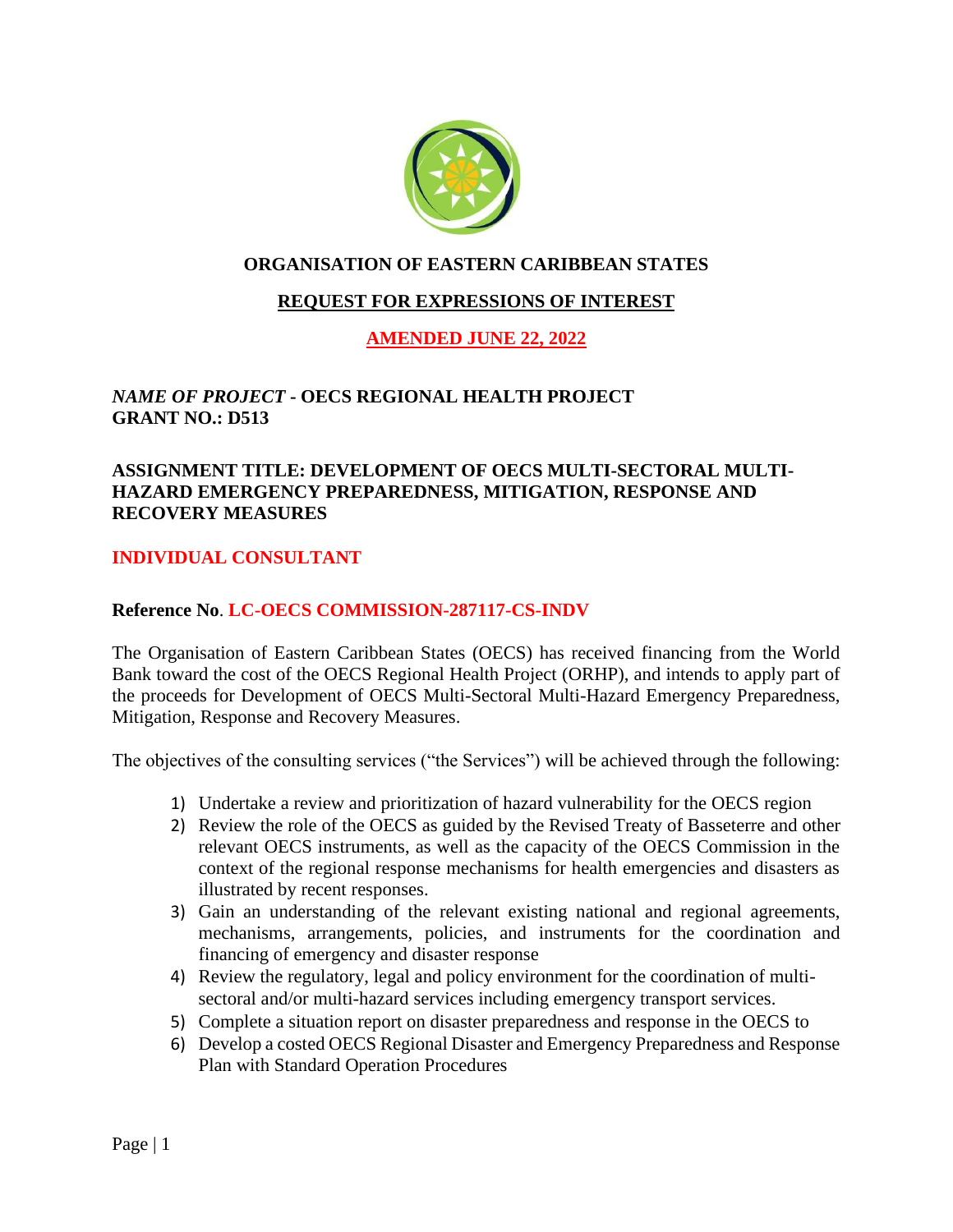- 7) Develop an OECS Hazard Mitigation and Disaster Recovery framework which guides the continued programming and pivoting of OECS Commission as well as sustainable financing options before during and after high impact hazard events
- 8) Build awareness and capacity of the OECS Commission and its Member States in the implementation of the plan and the application of the framework.

The OECS now invites eligible Individual Consultants ("Consultant") to indicate their interest in providing the Services. Interested Consultants should provide information demonstrating that they have the required qualifications and relevant experience to perform the Services. The minimum required qualifications and experience are listed in section 6.0 of the TOR below.

The attention of interested Consultants is drawn to Section III, paragraphs, 3.14, 3.16, and 3.17 of the World Bank's "Procurement Regulations for IPF Borrowers" July 2016 and revised in November 2017 and August 2018 ('Procurement Regulations'), setting forth the World Bank's policy on conflict of interest. In addition, please refer to the following specific information on conflict of interest related to this assignment.

A Consultant will be selected in accordance with the Consultants' Qualification selection method set out in the Procurement Regulations.

Further information can be obtained at the address below during office hours *08:30 a.m. – 4:30 p.m. (0830 to 1630 hours*).

Organisation of Eastern Caribbean States OECS Regional Health Project P.O. Box 179 Morne Fortune **Castries** Saint Lucia TEL: +1 758-455-6349/68 E-mail: *[procurement@oecs.int](mailto:procurement@oecs.int)*

Individual Consultants wishing to signify their interest in undertaking the prescribed services are to submit an Expression of Interest providing information demonstrating that they have the required qualifications and relevant experience to perform the services.

Expressions of Interest will be evaluated and the Individual Consultant with the most relevant experience and qualifications will be selected and requested to submit a proposal which will be the basis for negotiations leading to a contract.

### **An electronic copy of the Expressions of Interest must be sent by June 30, 2022 to:**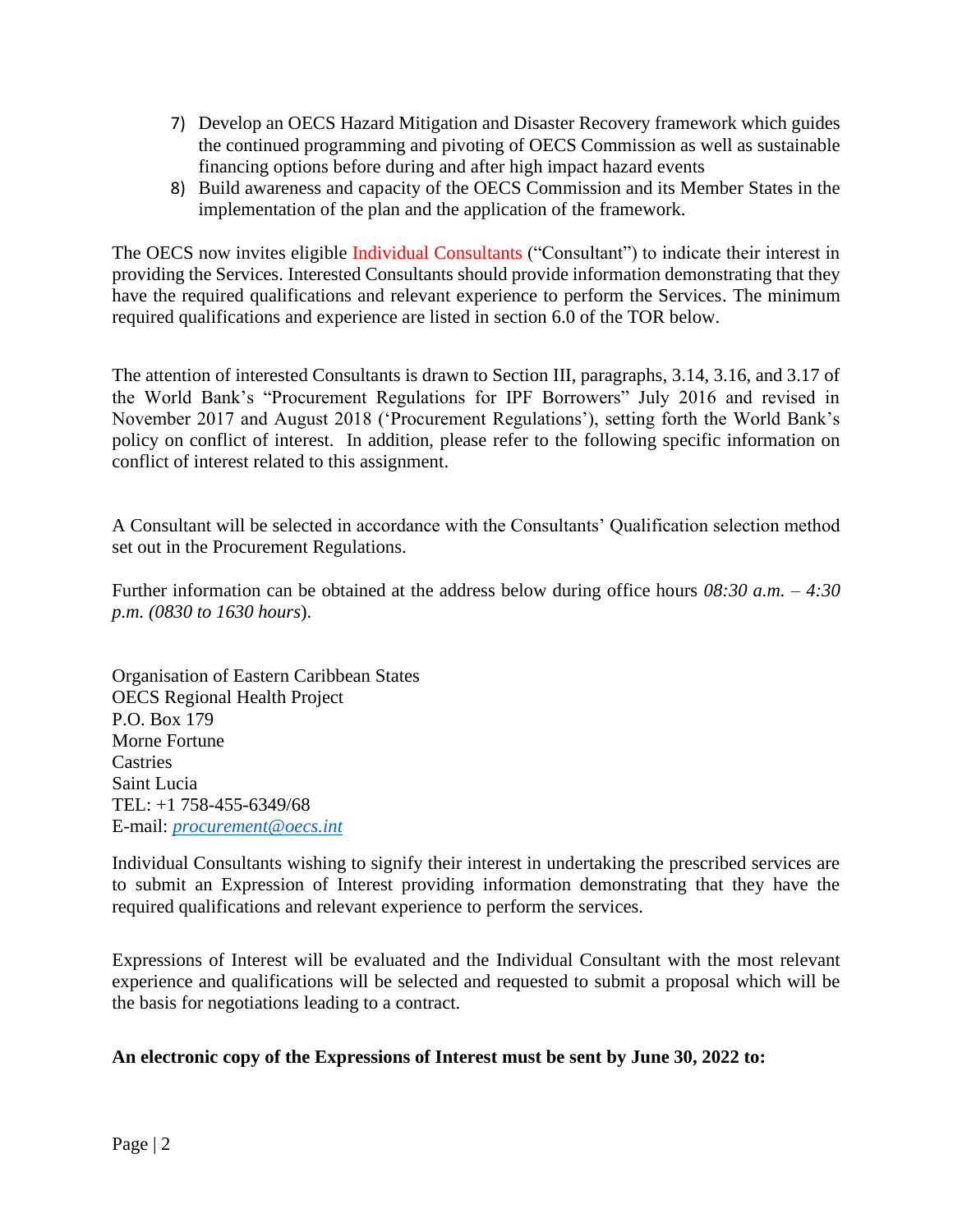**Yasmine Anatole, Procurement Officer**

**At the following email address:** 

**[procurementbids@oecs.int](mailto:procurementbids@oecs.int)**

**copied to: [carlene.radix@oecs.int](mailto:carlene.radix@oecs.int) [faith.hjnbaptiste@oecs.int](mailto:faith.hjnbaptiste@oecs.int)**

The email submissions should include the name and address of the Consultant and shall be clearly marked in the subject line as "**Expression of Interest – Development of OECS Multi-Sectoral Multi-Hazard Emergency Preparedness, Mitigation, Response and Recovery Measures"** 

The Terms of Reference for the Submission of Expressions of Interest for this consultancy is provided below.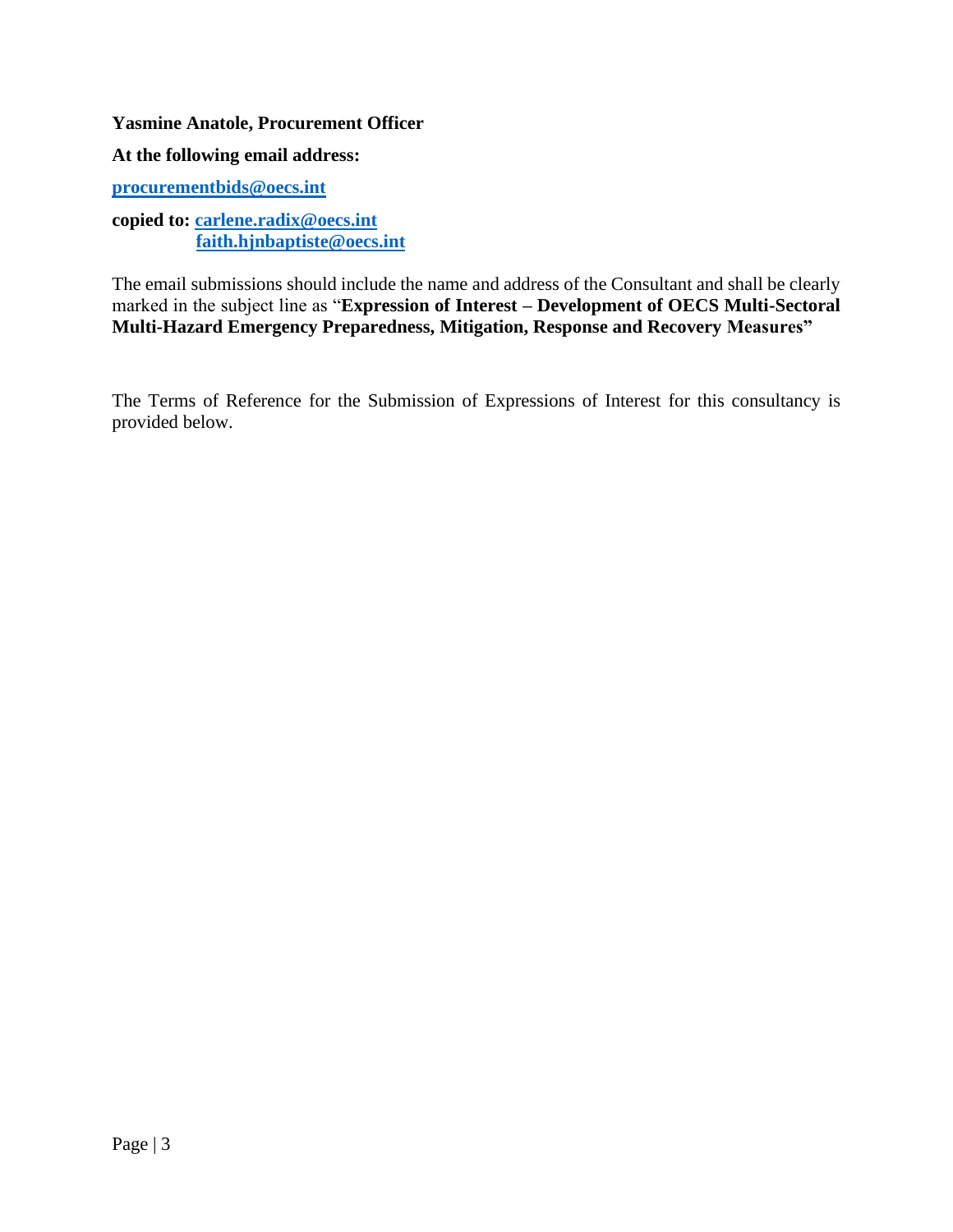

#### **THE ORGANISATION OF EASTERN CARIBBEAN STATES COMMISSION**

#### **TERMS OF REFERENCE**

#### **Development of OECS Multi-Sectoral Multi-Hazard Emergency Preparedness, Mitigation, Response and Recovery Measures**

#### **Reference No. LC-OECS COMMISSION-287117-CS-INDV**

#### **1.0.BACKGROUND**

The Organisation of Eastern Caribbean States (OECS) is the inter-governmental organisation dedicated to economic harmonisation and integration, protection of human and legal rights, and the encouragement of good governance between countries and dependencies in the Eastern Caribbean. [Read More...](https://www.oecs.org/homepage/about-us)

On August 29, 2019, the World Bank approved a regional health project to improve the preparedness capacities of health systems for public health emergencies in the Organisation of Eastern Caribbean States (OECS) region. The project is implemented by six entities including Dominica, Grenada, Saint Lucia and Saint Vincent and the Grenadines (SVG), Caribbean Public Health Agency (CARPHA) and the OECS Commission. The objectives of the project are to: *(i) Improve preparedness capacities of health systems for public health emergencies in the OECS region and (ii) provide a response in the event of eligible crises or emergencies. The project supports activities across four components:* (i) Improved Health Facilities and Laboratory Capacity, (ii) Public Health Surveillance, Preparedness and Response, (iii) Institutional Capacity Building, Project Management and Coordination, and (iv) Contingent Emergency Response Component (CERC). Areas of focus mainly revolve around improving International Health Regulations (IHR) core capacities in the areas of surveillance, laboratories, workforce development and public health emergency management.

Weak preparedness and response capacity in the OECS region to handle extreme weather events and communicable disease outbreaks is exacerbated by the imminent threat of climate change, which impacts already weak regional and national systems, and displaced populations, and creates environmental conditions more favourable for extreme weather events and disease. One IHR capacity requirement in emergency management is the existence of multi-sectoral, multi-hazard emergency preparedness measures, including emergency response plans. While the OECS Commission responded following the 2017 hurricanes and continues to participate in a coordinated response to emergencies, there is a need to establish a documented emergency preparedness plan. This priority is in line with the OECS Commission's new strategic plan under priority 4: Building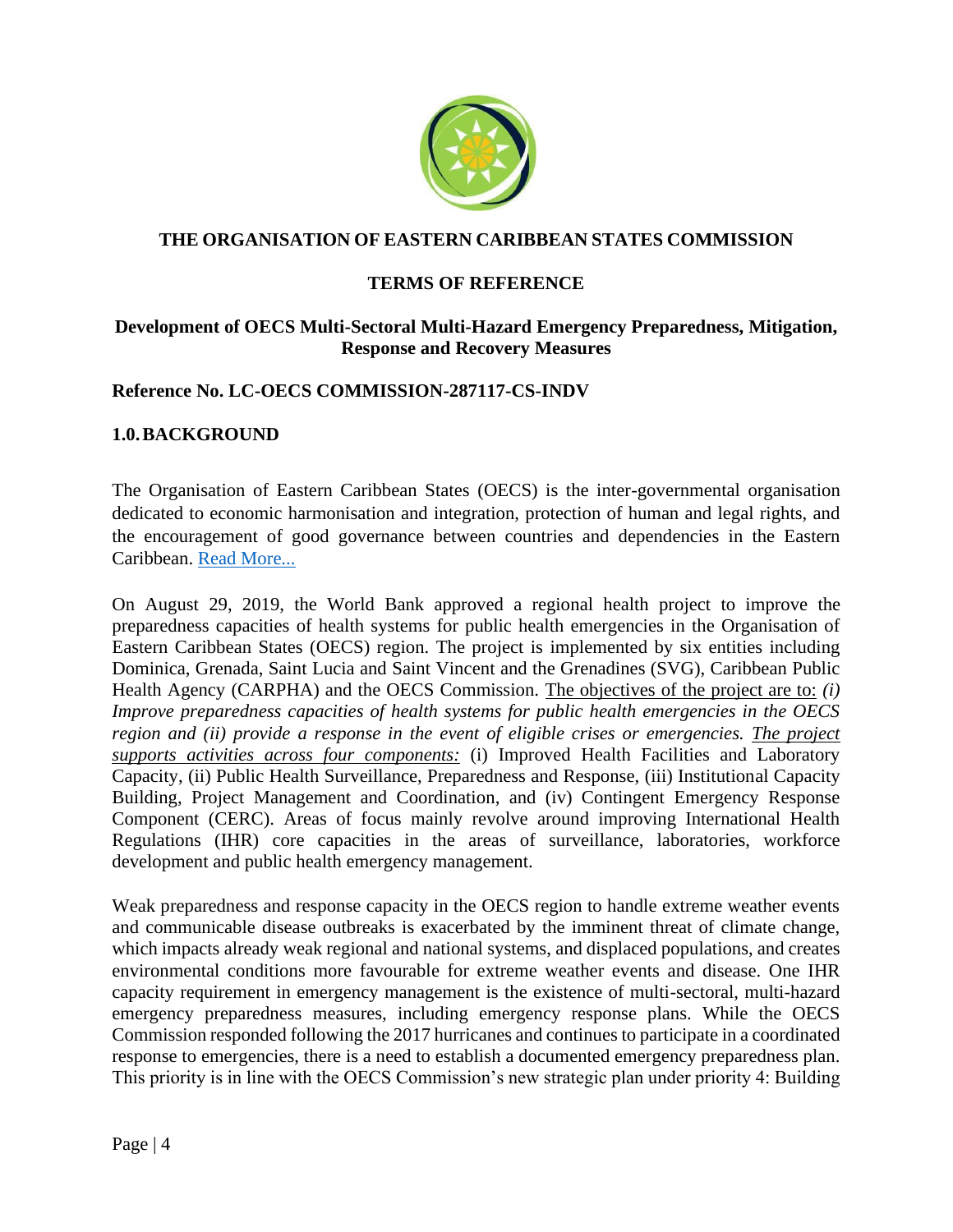Resilience, which calls for Enhanced capacity at the national and regional level to plan, manage and mitigate for extreme events.

The OECS Member States, have been particularly vulnerable to the impacts of a variety of natural hazards, including for instance; geophysical (earthquakes, landslides, volcanic activity), hydrological (floods), climatological (extreme temperatures, droughts), and meteorological (cyclones/hurricanes, storm surges) events. This vulnerability has been exacerbated by anthropogenic actions which induce climate change and other scenarios such as a global pandemic.

This was particularly evident during 2017, when the region experienced an unprecedented number of consecutive and concurrent tropical storms, including two category 5 hurricanes (Irma and Maria), which devastated The Commonwealth of Dominica, Barbuda, Anguilla and the British Virgin Islands (BVI), and also impacted St. Kitts and Nevis, Martinique and Montserrat. The hurricanes exposed the particular vulnerability of the OECS sub-region to climate change and variability and amplified the call for urgent and accelerated action and support towards building resilience through adaptation and mitigation interventions. World Bank and IMF Estimates show that major storms are very costly economically, costing at times more than 100% in GDP losses  for instance, Hurricane Ivan (2004) impact on Grenada was estimated at 200% of GDP, the impact of Tropical Storm Erika (2015) and Hurricane Maria (2017) on Dominica were estimated at 90% and 225% of GDP respectively and in 2010, the impact of Hurricane Tomas on Saint Lucia was estimated at 43.4% of GDP. Further, in some cases, these disasters give rise to significant displacement of the population. Most recently, the Volcanic eruptions of La Soufriere in Saint Vincent and the Grenadines in 2021 and the COVID-19 Pandemic, have further amplified the need for disaster risk preparedness and response coordination planning to advance the goals of regional integration and resilience building.

The OECS Member States, as participating states of the Caribbean Disaster and Emergency Management Agency (CDEMA), subscribes to the broad Comprehensive Disaster Management strategic framework (CDM, 2014-2024)<sup>1</sup>. The CDM's future desired state envisions, inter alia: Disaster resilience which is enhanced within key sectors of the economy, and Operational readiness at regional, national, sectoral and local levels - including strengthening public-private partnerships within all the sector groupings going forward. The CDM logical framework, therefore, includes Outcome 1 (Strengthened institutional arrangements for Comprehensive Disaster Management implementation at national and regional levels) resulting from supporting actions such as Output 1.4 (Effective and efficient coordination for preparedness, response and recovery at the national and regional levels).

With the increased frequencies of disasters impacting the OECS Member States, it is imperative to put robust systems in place to enhance the region's efficiency in preparing and responding to disasters. Consequently, the OECS Commission (OECSC) is desirous of developing a robust Regional Multi-Sectoral Multi-Hazard Emergency Preparedness and Response Plan for Coordinating Emergency Preparedness and Response Measures in the OECS that is expeditious in its response to all types of emergencies impacting its Member States, adequate for the needs of our region and the range of disasters we face, promotes efficiency, mitigates redundancies and

<sup>1</sup> <https://www.cdema.org/cdm>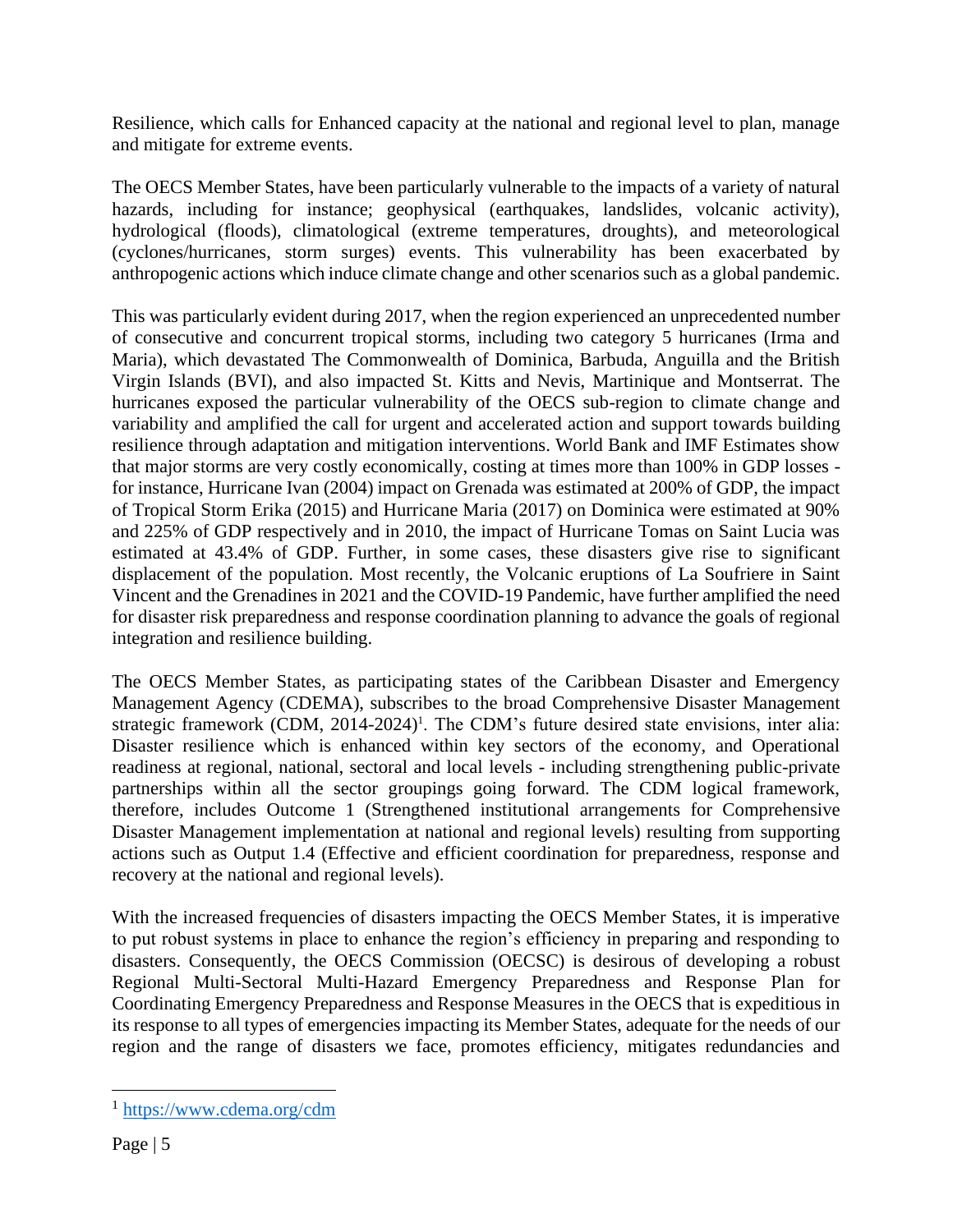minimizes disruptions, in an effort to improve the disaster risk management landscape of the region. The Plan will also articulate coordinated actions that the OECS Commission working with the Member States and partners will undertake to effectively manage and reduce any potential adverse impacts emanating from natural and man-made hazards, as well as how to respond to these risks/disasters. The Plan will be costed with activities projected to effectively respond to impacts on the ground.

Beyond preparedness and response there will also be a Hazard Mitigation and Disaster Recovery Framework for the OECS to minimize the potential impact of hazards which are likely to cause disasters and ensure continuing recovery after response. This will help inform policy development and programming plans within the various OECS sectors.

### **2.0.PURPOSE OF THE CONSULTANCY**

This work will guide the actions of the OECS Commission in the coordination of current and future multisectoral multi-hazard emergencies, preparedness, mitigation, response and recovery efforts in the OECS region. This will be achieved through the following objectives:

- 9) Undertake a review and prioritization of hazard vulnerability for the OECS region
- 10) Review the role of the OECS as guided by the Revised Treaty of Basseterre and other relevant OECS instruments, as well as the capacity of the OECS Commission in the context of the regional response mechanisms for health emergencies and disasters as illustrated by recent responses.
- 11) Gain an understanding of the relevant existing national and regional agreements, mechanisms, arrangements, policies, and instruments for the coordination and financing of emergency and disaster response
- 12) Review the regulatory, legal and policy environment for the coordination of multisectoral and/or multi-hazard services including emergency transport services.
- 13) Complete a situation report on disaster preparedness and response in the OECS to include information on
	- o The disaster response institutions, structures and partners, their linkages and comparative advantages as well as roles and responsibilities for effective and coordinated regional preparedness and response
	- o Funding Mechanisms and Sustainable Financing Models.
	- o Gaps (Resource, Policy, Coordination, Financing etc.)
	- o Lessons Learned and Best Practices
	- o Recommendations for improved preparedness and response and the role of the OECS Commission.
	- o Regional Hazard and Risk Profile
- 14) Develop a costed OECS Regional Disaster and Emergency Preparedness and Response Plan with Standard Operation Procedures
- 15) Develop an OECS Hazard Mitigation and Disaster Recovery framework which guides the continued programming and pivoting of OECS Commission as well as sustainable financing options before during and after high impact hazard events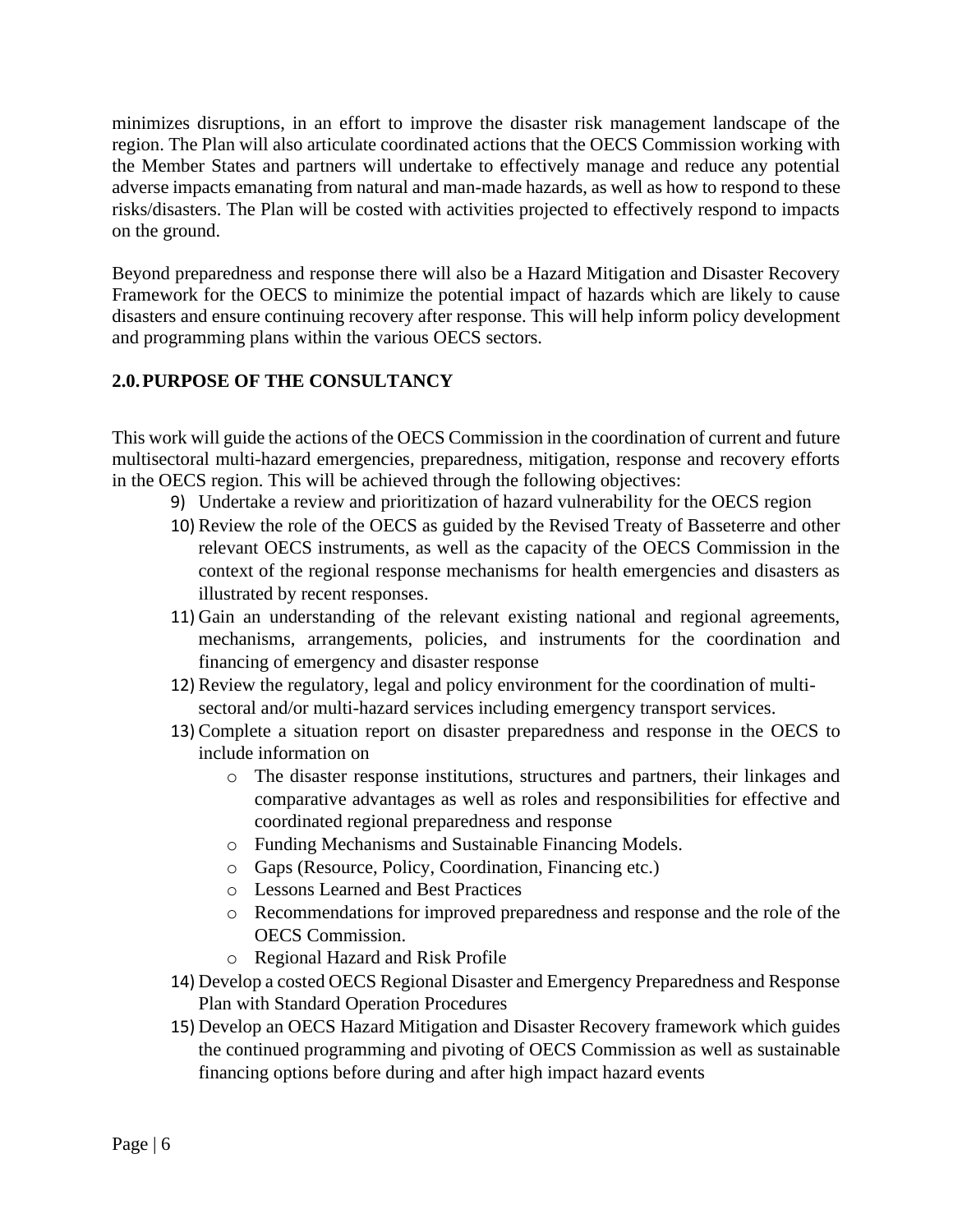16) Build awareness and capacity of the OECS Commission and its Member States in the implementation of the plan and the application of the framework.

### **3.0.SCOPE OF WORK**

In line with the objectives, the Consultant is responsible for the following:

- 1. Undertake a desk review and consultative meetings/ key informant interviews to inform a situation report. The objective of the review is to:
	- a) Understand and prioritize the OECS regional hazards through review of existing hazard vulnerability assessments and relevant meetings and interviews
	- b) Gain an understanding of the relevant existing national and regional agreements, mechanisms, arrangements, policies, and instruments for the coordination and financing of emergency and disaster response, such as the Caribbean Disaster and Emergency Management Agency (CDEMA) framework, Regional Security System (RSS) Framework, Caribbean Catastrophic Risk Insurance Facility and any other National and Regional Frameworks. Other Key partners to be engaged will include the OECS Commission, the Eastern Caribbean Central Bank (ECCB), Caribbean Development Bank (CDB), CARICOM Development Fund (CDF) and other key national development banks and financing agencies.
	- c) Review the regional and national regulatory, legal and policy environment for coordinated disaster response
	- d) Conduct a systematic review and assessment of the OECS Commission's capacity, strategic role and response to recent multihazard emergencies/disasters in the region e.g., 2017 Hurricanes, SVG Volcanic Eruption, COVID-19, to guide recommendations on the way forward.
- 2. Complete a Situation Report on Emergency and Disaster Response in the OECS which includes:
	- a) Methodology of the desk review, key informant interviews and consultation meetings
	- b) A Review of existing national and regional hazard vulnerability analyses and a prioritization of hazards in the OECS region
	- c) A Report of the regional and OECS national Legal, Policy and Regulatory Environment for the response to disasters
	- d) An understanding of the relevant existing national and regional agreements, mechanisms, arrangements, policies, and instruments for the coordination and financing of emergency and disaster response
	- e) The disaster response institutions, structures and partners, their linkages and comparative advantages as well as roles and responsibilities for effective and coordinated regional preparedness and response.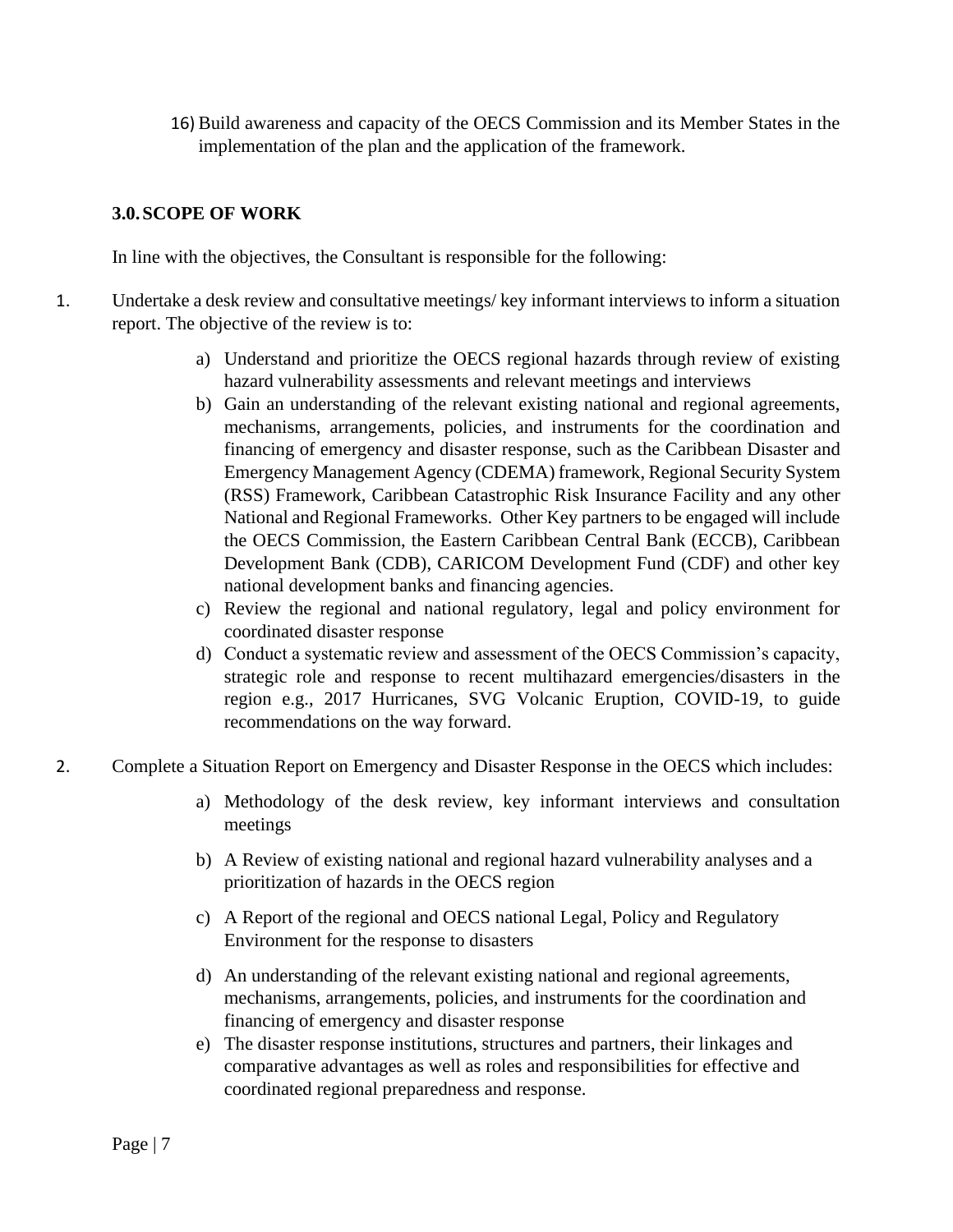- f) Funding Mechanisms and Sustainable Financing Models.
- g) A Synthesis of the strategic role and current capacity of the OECS commission in responding to disasters including a review of the COVID19 response, the 2017 hurricanes response (Irma and Maria) and the SVG volcanic response.
- h) Lessons learned, best practices and current gaps in the OECS response
- i) An analysis of findings and recommendations for addressing the gaps and enabling OECS Multisectoral and Multi-hazard emergency preparedness, mitigation, Response and Recovery measures
- 3. Develop an OECS Commission preparedness and response plan. This should include but is not limited to:
	- a) Identification of existing, and relevant recommendations for new policies that are supported by relevant Legislation.
	- b) Human Resource Capacity and Resource requirements including estimated operating costs (budget), cost recovery mechanisms (if any) and proposed contributions (if any)
	- c) Standard Operating Procedures
- 4. Develop an OECS framework to guide programming for disaster mitigation and recovery. The proposed framework should include measures for sustainable financing and risk management
- 5. Facilitate validation and sensitization meetings with relevant OECS representatives from the OECS Commission, the Member States and relevant regional partners such as CARPHA, CDEMA, RSS, etc. on the proposed framework and plan.
- 6. Facilitate awareness raising, knowledge transfer and capacity building activities, including training sessions, with all relevant stakeholders within the OECS Commission, its member states and other relevant partners to disseminate key findings and plans

This consultancy is expected to be mainly conducted virtually due to the challenges presented by the ongoing COVID-19 Pandemic. The Consultant is required to conduct most consultations with relevant stakeholders and make all arrangements to facilitate those consultations including those for regional sensitization and knowledge transfer virtually using a combination of telephone, teleconferencing and surveying platforms and/or mediums.

# **4.0. DURATION OF THE ASSIGNMENT**

The Assignment is expected to be undertaken within *one hundred and ten (110)* professional days and is scheduled to be conducted between *Sept 1, 2022, to June 30, 2023.* The Consultant shall

Page | 8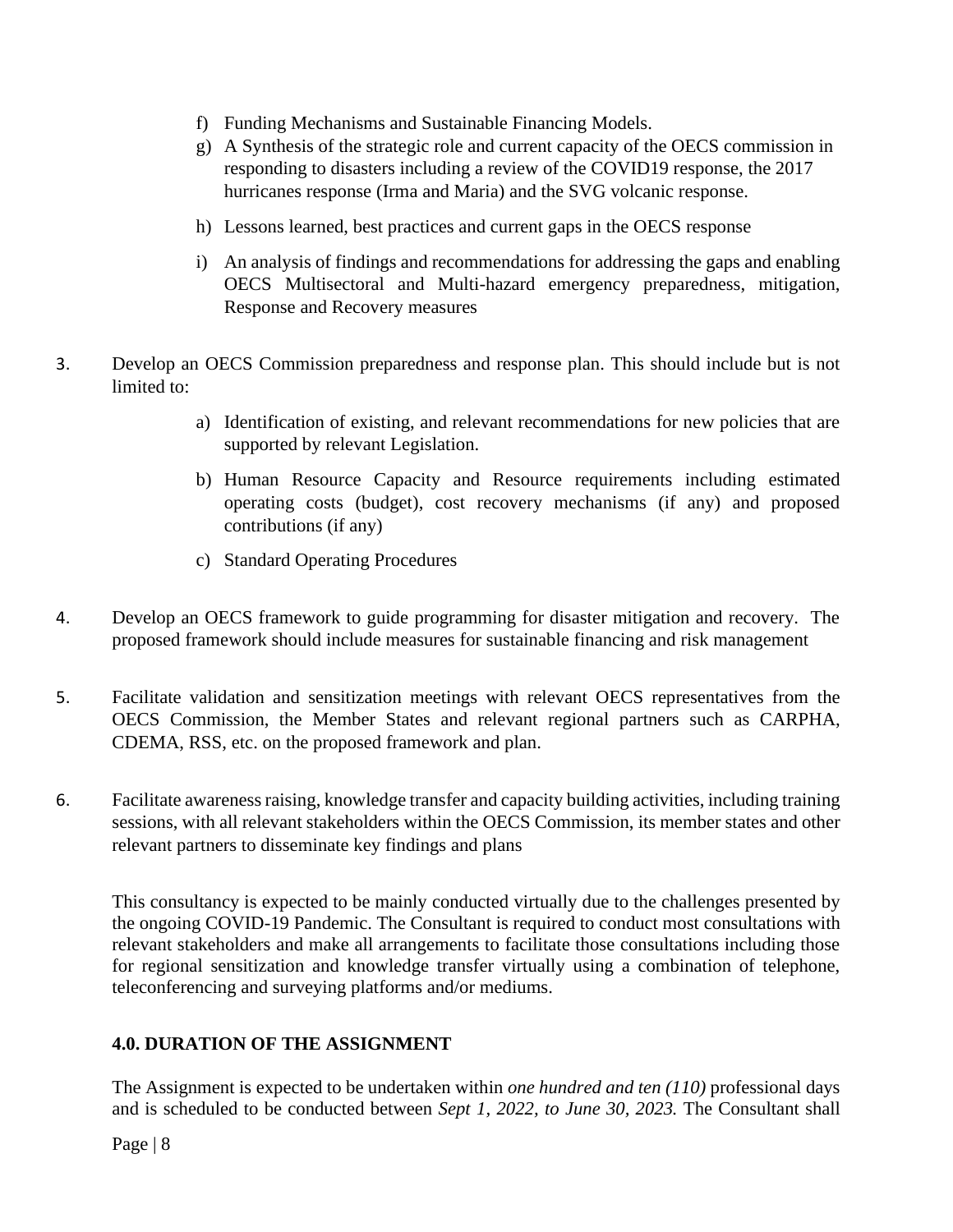take all the necessary steps to ensure that the entrusted task is executed properly and on schedule in accordance with the established Terms of Reference.

### **5.0 DELIVERABLES**

| Deliverable (Please see Scope of Work for further details)                                                                                                                                                                                                                                                                                        | No. of<br><b>Days</b> | $\frac{0}{0}$<br><b>Payment</b> |
|---------------------------------------------------------------------------------------------------------------------------------------------------------------------------------------------------------------------------------------------------------------------------------------------------------------------------------------------------|-----------------------|---------------------------------|
| Inception Report and Workplan Detailing the Consultant's<br>1.<br>understanding of the Terms of Reference, the methodology and<br>approach to be adopted in conducting the assignment, a Work Plan and<br>timelines for the activity implementation.                                                                                              | 5                     | 5%                              |
| A Situation Report informed by desk review, key informant interviews<br>2.<br>and consultation meetings which illustrates methodology,<br>demonstrates and analyses findings and makes recommendations for<br>addressing the gaps and enabling OECS Multisectoral and Multi-<br>hazard emergency preparedness, mitigation, Response and Recovery. | 35                    | 30%                             |
| A) Draft OECS Commission Emergency and Disaster Preparedness<br>3.<br>and Response Plan.<br>B) Draft Framework to guide Multi-Sectoral Hazard and Multi-Hazard<br>Mitigation and Disaster Recovery programming within the OECS.                                                                                                                   | 40                    | 40%                             |
| A) Final OECS Commission Disaster Response Plan and Final<br>4.<br>Framework to guide mitigation and recovery.<br>B) Report of the stakeholder validation meetings on the framework,<br>plans and SCOPs. The report should indicate the comments and inputs<br>from stakeholders and how these were incorporated in the revised<br>drafts.        | 15                    | 15%                             |
| 5.<br>A) Awareness and Capacity Building materials (PowerPoints/training<br>and updating manuals/ Recorded Webinars etc.)<br>B) Report on the awareness-raising, knowledge transfer and capacity<br>building meetings.                                                                                                                            | 15                    | 10%                             |
| <b>TOTAL</b>                                                                                                                                                                                                                                                                                                                                      | 110                   | 100%                            |

The Consultant will be required to deliver the following: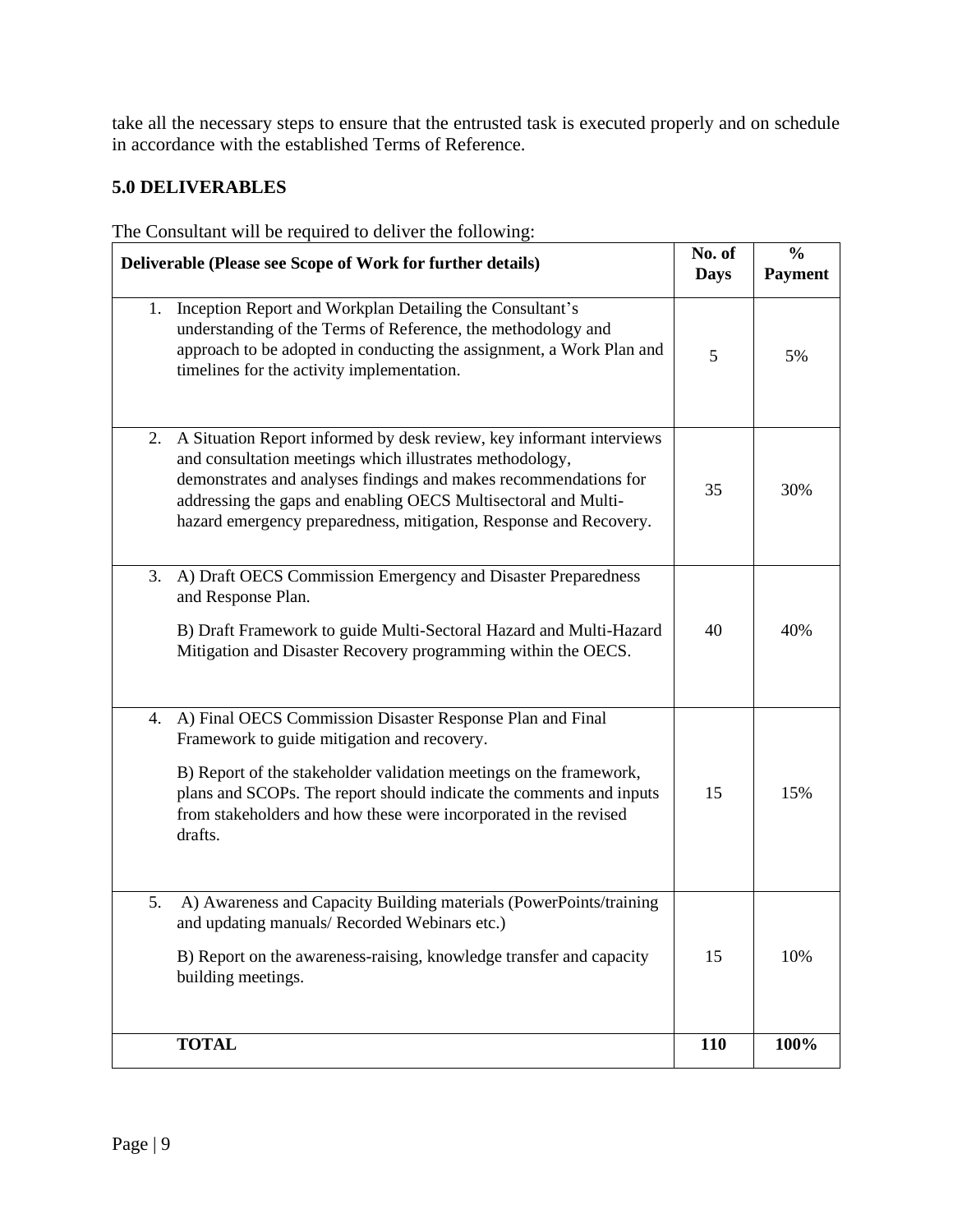### **6.0. SELECTION REQUIREMENTS**

The successful Consultant shall meet the minimum experience and qualifications requirements outlined below and shall possess a range of skills in order to successfully undertake the assignment.

### **The Consultant in general, should possess the following experience:**

- Master's Degree in Disaster Risk Management, Public Administration/Policy, Governance, Development Economics or other related fields.
- Not less than five (5) years of overall consulting experience in Public Administration/Disaster Management/Logistics/Health Emergency Response or other relevant consulting experience.
- At least seven (7) years of proven experience in Emergency Response and Disaster Risk planning and management.
- At least one successfully completed related assignment in the past ten (10) years.
- Proven experience in the development of disaster plans, policies, and frameworks
- Experience with mass casualty events including outbreaks and disasters.
- Experience in developing and implementing projects/programs related to disaster risk reduction, preparedness and response, and recovery
- Experience with emergencies/disasters in the OECS region would be an asset.
- Professional consulting experience in the OECS and/or Caribbean region would be an advantage.
- Public Policy, interaction with government officials, regional work, obtaining consensus, mediation, knowledge of international development agency practices would be desirable.
- Experience facilitating capacity building and presenting technical materials to a mixed audience in a clear and concise manner.
- Excellent knowledge and skills in different data collection and analysis methods.
- Excellent written English and communication skills and proven experience with preparing technical and analytical reports.

# **7.0 REPORTING REQUIREMENTS**

The Project Management Team of the OECS Regional Health Project, implemented by the Health Unit of the OECS Commission will be supported by a Project Coordinating Team in providing technical guidance, advice and operational oversight in guiding the Consultant towards the accomplishment of the assigned tasks. The Project Coordinating Team will comprise the following OECS Divisions/Units inclusive of Regional Integration, Human and Social Division, Environmental Sustainability Division, Legal and Governance Division, Procurement Unit, and the Communications Unit.